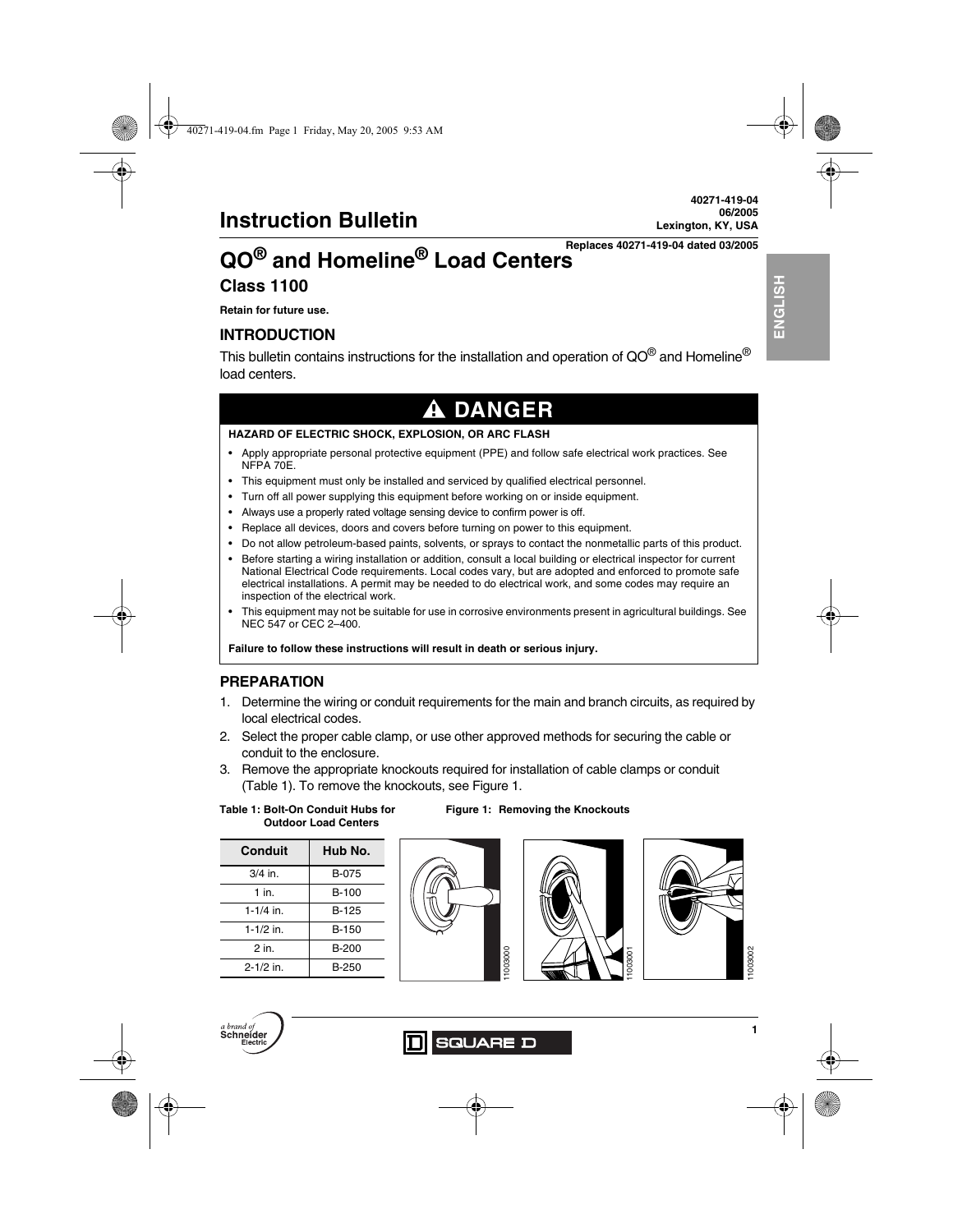#### **ENCLOSURE MOUNTING**

## **Surface Mounting (Indoor or Outdoor)**

Fasten the enclosure to the wall with screws or nails. Use all of the pre-cut holes in the back of the enclosure. See Figure 2.

## **Flush Mounting (Indoor Enclosure Only)**

- 1. Remove the small mounting knockouts on the side of the enclosure. See Figure 3.
- 2. Position the load center so the front edge of the enclosure is flush with the finished wall.
- 3. Nail or screw through the small knockouts on the enclosure sides. See Figure 2.

#### **Figure 2: Surface Mounting Figure 3: Flush Mounting**





## **MAIN CIRCUIT BREAKER OR MAIN LUG WIRING**

- 1. Pull the conductors into the enclosure. Use approved wire clamps, conduit bushings, or other approved methods to secure the conductor to the enclosure and prevent damage to the conductor insulation. **Failure to follow the follow this instruction can result in death or serious conductor insulation.**<br> **Failure to follow the encoductor insulation.**<br> **Failure to follow the encoductor insulation.**<br> **Failure to follow the**
- 2. Connect the main and neutral wires.
	- a. Install the main and neutral wires according to the load center wiring diagram.
	- b. Connect the service ground, equipment grounding wire, or both as required by the local electrical code.
	- c. Torque each connection to the value specified on the load center wiring diagram attached to the enclosure.
- 3. If required by the local code, install the enclosed green neutral bonding screw through the hole in the neutral bar. Thread the screw into the hole in the enclosure and torque to the value specified on the card shipped with the bonding screw.

## **BRANCH CIRCUIT BREAKER INSTALLATION AND REMOVAL**

# **WARNING**

#### **HAZARD OF EQUIPMENT DAMAGE**

This equipment is designed and tested by Square  $D^{\circledR}$  to performance levels which exceed Underwriter's Laboratories (UL) standards and Mexican Official Standards (NOM) listing. Use only Square D circuit breakers and accessories.

## **Standard Branch Circuit Breakers—Installation**

- 1. Determine the wiring or conduit requirements for the branch circuit.
- 2. Turn OFF (O) circuit breaker.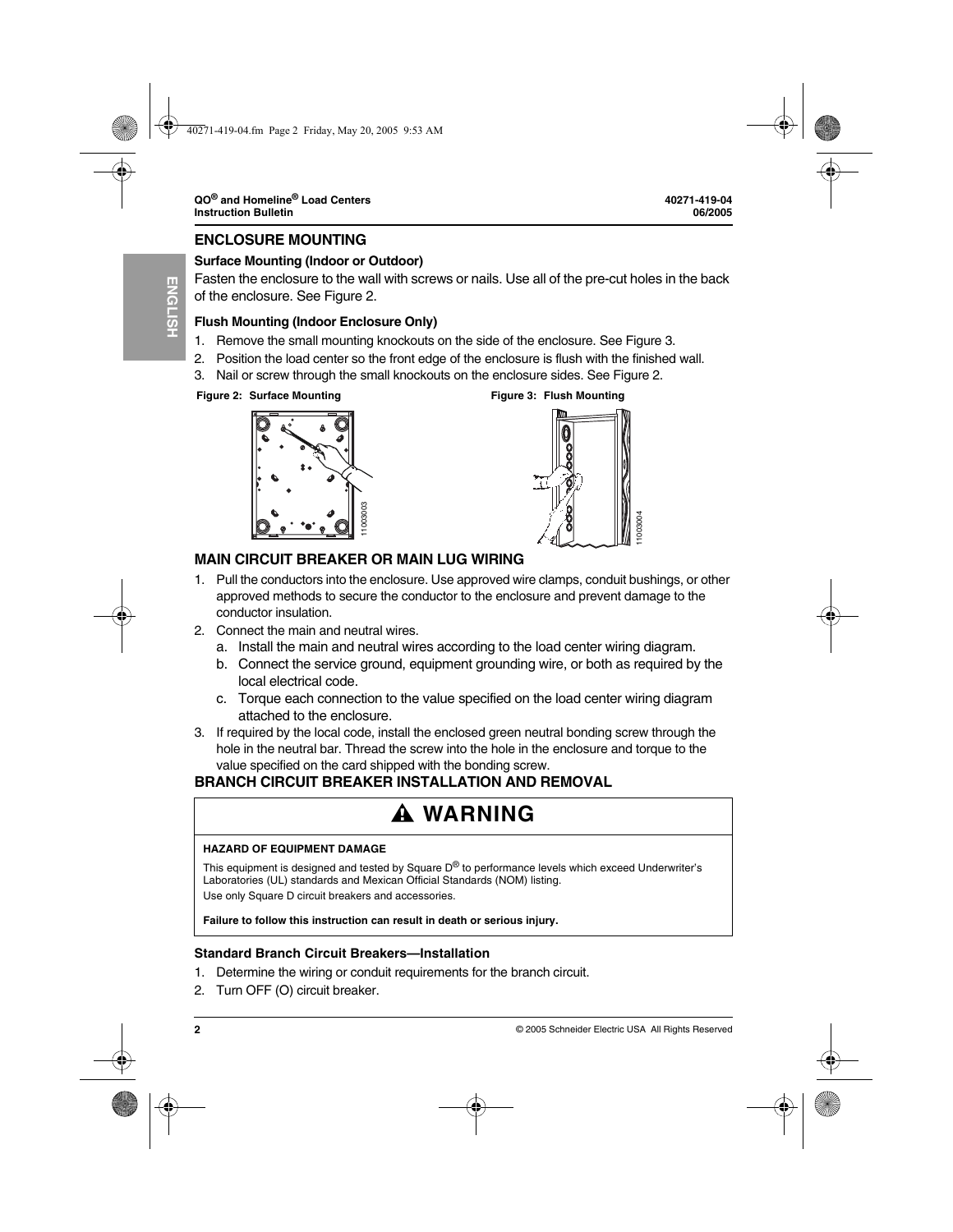- 3. Install the wire terminal end of the circuit breaker to the mounting rail and push inward until the plug-on jaw fully engages the bus bar connector. Keep the bottom of the circuit breaker case against the mounting rail.
- 4. Remove the wire insulation from the branch wire as required. Install the branch wire into the load terminal of the branch circuit breaker.
- 5. Torque each branch circuit breaker connection to the value specified on the circuit breaker.
- 6. Torque each neutral and ground connection to the value specified on the load center circuit breaker.

## **Removal**

- 1. Turn OFF (O) the circuit breaker. Remove the wires.
- 2. To disconnect the plug-on jaw from the connector and mounting rail, pull the circuit breaker outward until it disengages from the mounting rail. See Figure 4 or Figure 5 depending on the circuit breaker type.

**Figure 5: Homeline Branch Circuit Breaker**

#### **Figure 4: QO Branch Circuit Breaker**



# **Tandem Branch Circuit Breakers—Installation**

Install QOT and HOMT tandem-type circuit breakers only in single-phase load centers. Refer to the wiring diagram on the load center for the installation location.

- 1. Determine the wiring or conduit requirements for the branch circuit.
- 2. Turn OFF (O) the circuit breaker.
- 3. Hold the tandem circuit breaker at 30°–45° angle.
- 4. Install the wire terminal end of the circuit breaker into the mounting rail.
- 5. Rotate the circuit breaker inward until the plug-on jaw fully engages the bus bar connector. Keep the bottom of the circuit breaker case against the mounting rail.
- 6. Remove the wire insulation from the branch wire as required. Install the branch wire into the load terminal of the branch circuit breaker.
- 7. Torque each branch circuit breaker connection to the value specified on the circuit breaker.
- 8. Torque each neutral and ground connection to the value specified on the load center wiring diagram attached to the enclosure.

## **Removal**

- 1. Turn OFF (O) the circuit breaker.
- 2. To disconnect the plug-on jaw from the connector, pull the circuit breaker outward until it disengages from the mounting rail. See Figure 6 or Figure 7, depending on the circuit breaker type.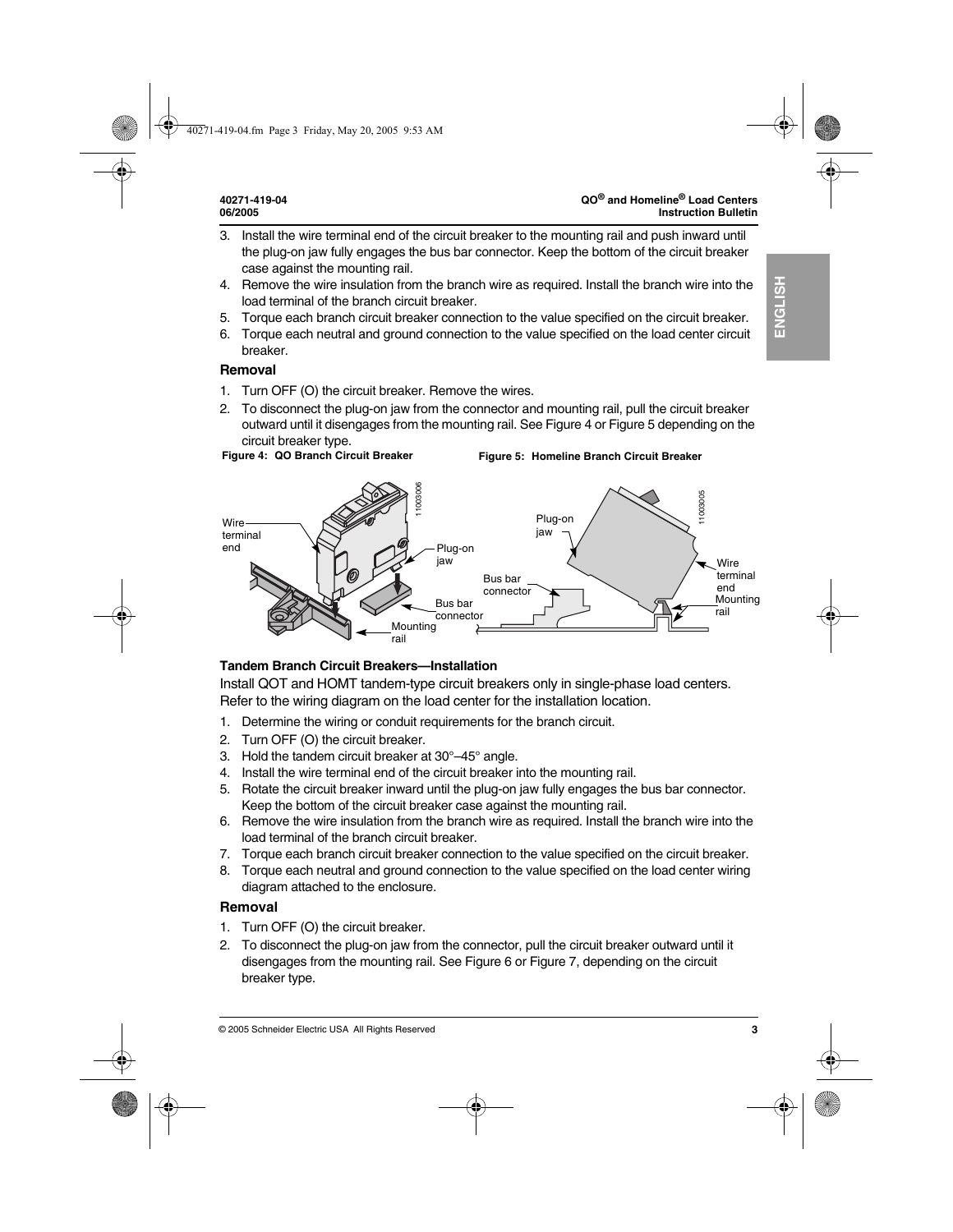**ENGLISH**

**HSITDNE** 



5. Install the cover using the screws provided.



## **ENERGIZING THE LOAD CENTER**

- 1. Before energizing the load center, turn off the main and all branch circuit breakers.
- 2. After power is turned on to the load center, first turn on the main circuit breaker and then turn on the branch circuit breakers.

## **Schneider Electric USA**

1601 Mercer Road Lexington, KY 40511 USA 1-888-SquareD (1-888-778-2733) www.us.SquareD.com

Electrical equipment should be installed, operated, serviced, and maintained only by qualified personnel. No responsibility is assumed by Schneider Electric for any consequences arising out of the use of this material.

© 2005 Schneider Electric USA All Rights Reserved

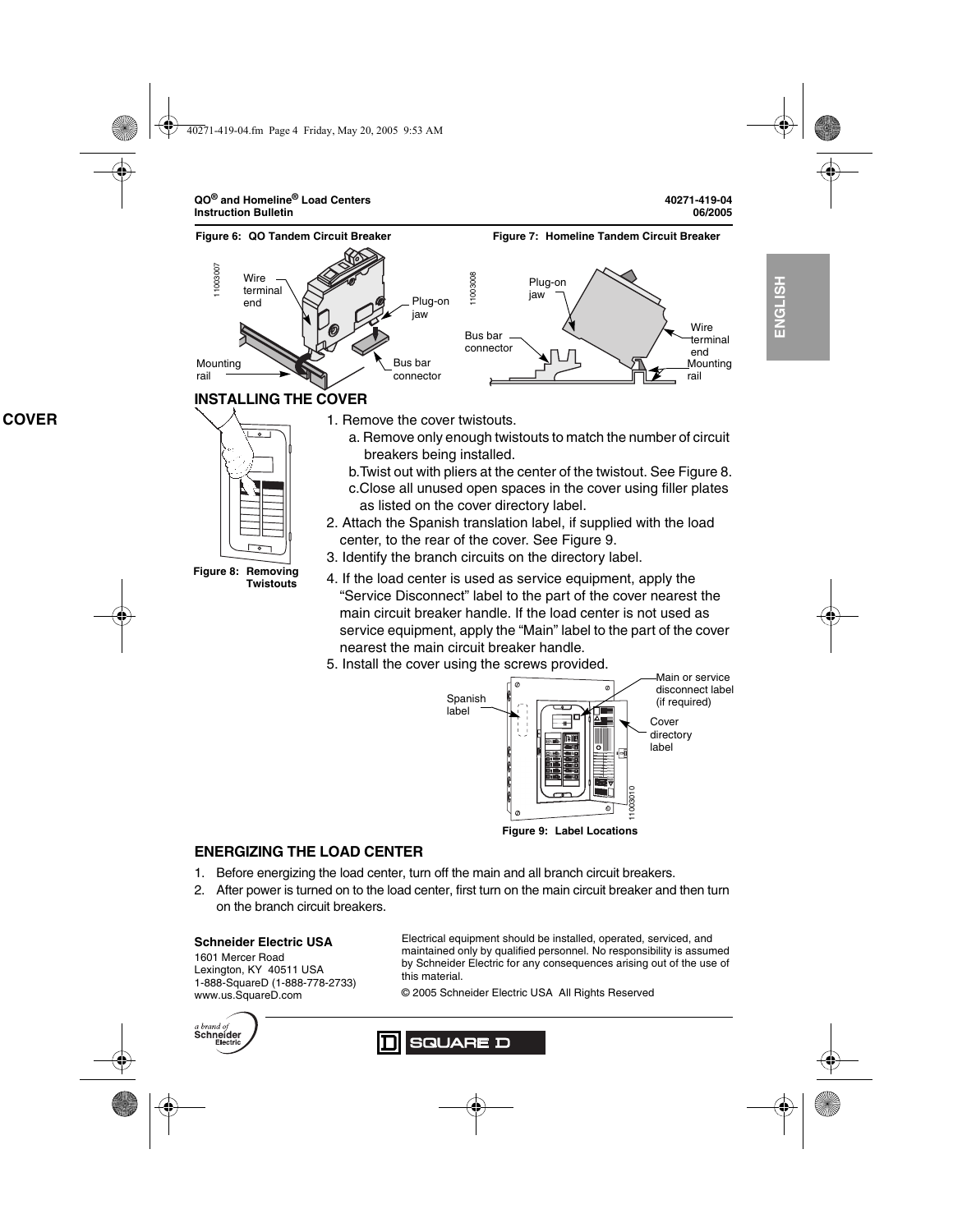

# **Centros de carga QO® y Homeline®**

## **Clase 1100**

**Conservar para uso futuro.**

## **INTRODUCCIÓN**

Este boletín contiene instrucciones sobre la instalación y el funcionamiento de los centros de carga QO® y Homeline®.

# **A PELIGRO**

#### **PELIGRO DE DESCARGA ELÉCTRICA, EXPLOSIÓN O DESTELLO POR ARQUEO**

- Utilice equipo de protección personal (EPP) apropiado y siga las prácticas de seguridad eléctrica establecidas por su Compañía (consulte la norma NFPA 70E).
- Solamente el personal eléctrico especializado deberá instalar y prestar servicio de mantenimiento a este equipo.
- Desenergice el equipo antes de realizar cualquier trabajo en él.
- Siempre utilice un dispositivo detector de tensión nominal adecuado para confirmar la desenergización del equipo.
- Vuelva a colocar todos los dispositivos, las puertas y las cubiertas antes de volver a energizar el equipo.
- No permita que superficies no metálicas de este producto entren en contacto con pinturas, solventes o rocío basados en derivados del petróleo.
- Antes de comenzar la instalación o adición del cableado, consulte con un inspector de construcción o un electricista sobre los requerimientos vigentes del Código Nacional Eléctrico de EUA (NEC) y la NOM-001 SEDE. Los códigos locales varían, pero se adoptan y se exige su cumplimiento a fin de promover la seguridad en las instalaciones eléctricas. Tal vez sea necesario obtener un permiso para efectuar el trabajo eléctrico y algunos códigos requieren una inspeción del trabajo realizado.
- Es posible que este equipo no sea adecuado para uso en medios ambientes corrosivos como los que se pueden encontrar en construcciones agrícolas. Consulte el NEC y la NOM-001-SEDE Art. 547.

**El incumplimiento de estas instrucciones podrá causar la muerte o lesiones serias.**

## **PREPARACIÓN**

- 1. Determine los requisitos de cableado o tube conduit para los circuitos principales y derivados, según lo especifican los reglamentos locales.
- 2. Seleccione el tipo adecuado de abrazadera para el cable, o utilice otros métodos aprobados para sujetar el cable o el tubo conduit a la caja.
- 3. Retire los discos removibles preperforados necesarios para permitir la instalación del cable, abrazaderas o tubo conduit (tabla 1), vea la figura 1.

**Tabla 1:Receptáculos atornillados para tubo Figura 1: Extracción los discos removibles conduit para centros de carga utilizados en exteriores (solicite por separado)**

| <b>Tubo conduit</b> | No. de recept. |
|---------------------|----------------|
| $0.75$ pulg         | B-075          |
| $1,00$ pulg         | B-100          |
| 1,25 pulg           | B-125          |
| $1,50$ pulg         | B-150          |
| $2,00$ pulg         | $B-200$        |
| $2,50$ pulg         | B-250          |









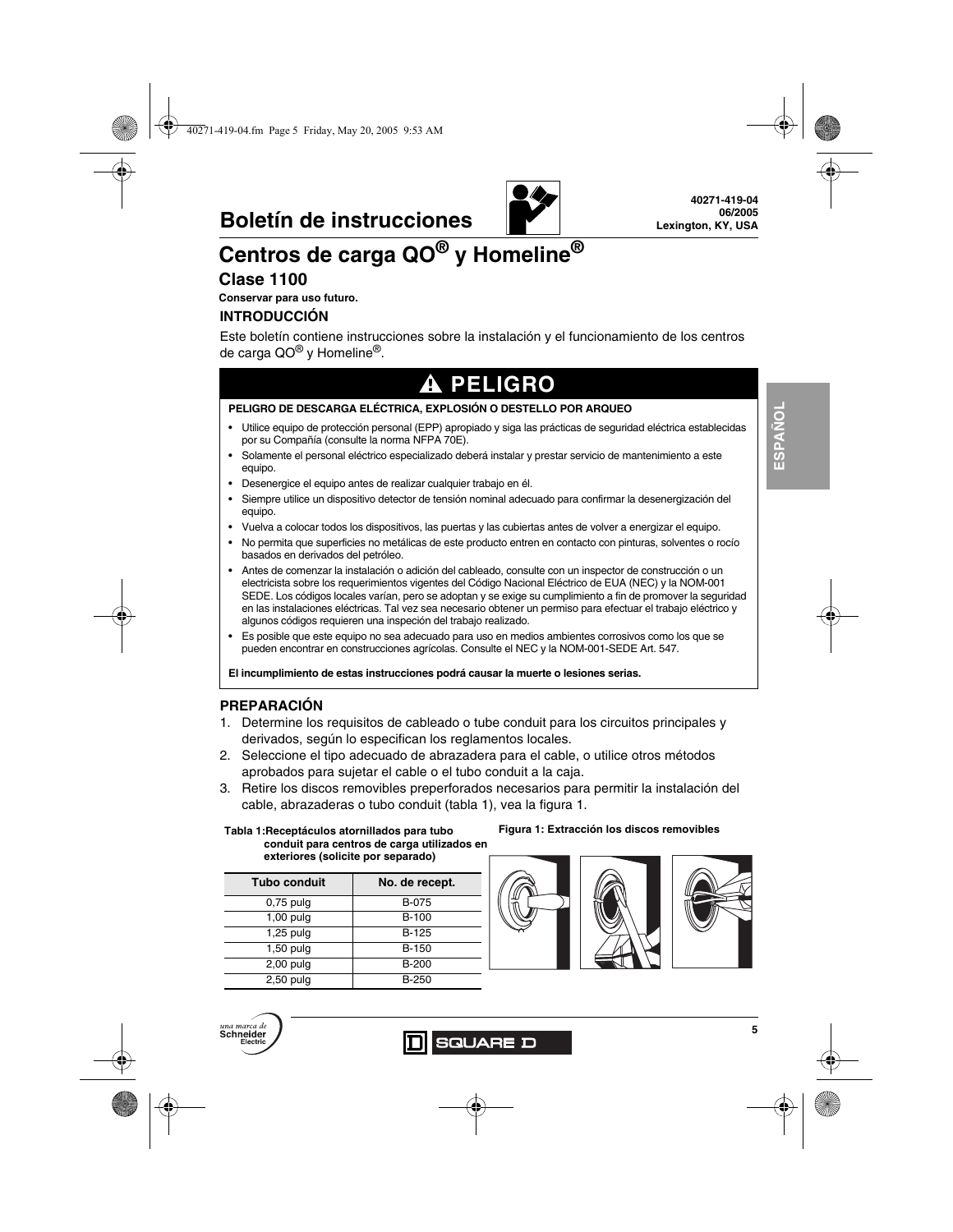## **Montaje empotrado (caja para interiores solamente)**

- 1. Retire los discos removibles pequeños ubicados en el costado de la caja. Vea la figura 3.
- 2. Coloque el centro de carga de tal manera que el borde delantero de la caja quede a ras con la pared terminada.
- 3. Introduzca clavos o tornillos a través de los agujeros removibles pequeños en los costados de la caja. Vea la figura 2.

#### **Figura 2: Montaje para sobreponer Figura 3: Montaje empotrado**





## **CABLEADO DEL INTERRUPTOR AUTOMÁTICO O DE LA ZAPATA PRINCIPAL**

- 1. Jale los conductores hacia el interior de la caja. Utilice abrazaderas para cable de uso aprobado, pasamuros para tubo conduit u otros métodos aprobados para sujetar el conductor a la caja y evitar daños al aislamiento del conductor.
- 2. Conecte los cables principales y el neutro.
	- a. Instale los cables principales y el neutro según el diagrama de cableado del centro de carga.
	- b. Conecte a tierra la acometida, el cable de conexión a tierra del equipo o ambos según lo requiera el código eléctrico local.
	- c. Apriete cada conexión hasta el valor especificado en el diagrama de cableado del centro de carga adherido a la caja.
- 3. Si lo requiere el código local, instale el tornillo de sujeción color verde adjunto para la conexión del neutro a través del agujero en la barra neutra. Enrosque el tornillo en el agujero en la caja y apriete hasta el valor especificado en la tarjeta adjunta con el tornillo de conexión.

## **INSTALACIÓN Y DESMONTAJE DE INTERRUPTORES AUTOMÁTICOS DERIVADOS**

# **ADVERTENCIA**

#### **PELIGRO DE DAÑO AL EQUIPO**

Este equipo ha sido diseñado y probado por Square D® a niveles de funcionamiento superiores a los establecidos por las normas de Underwriters Laboratories (UL) así como de NOM (Normas Oficiales Mexicanas).

**El incumplimiento de esta instrucción puede causar la muerte o lesiones serias.**

## **Interruptores automáticos derivados estándar—Instalación**

- 1. Determine los requisitos de cableado y tubo conduit para el circuito derivado.
- 2. Coloque el interruptor automático en posición de abierto (O).
- 3. Instale el extremo de la terminal del cable del interruptor automático en el riel de montaje y empuje hacia adentro hasta que la mordaza enchufable se enganche completamente en los conectores de la barra de distribución. La parte inferior de la cubierta del interruptor automático deberá apoyarse sobre el riel de montaje.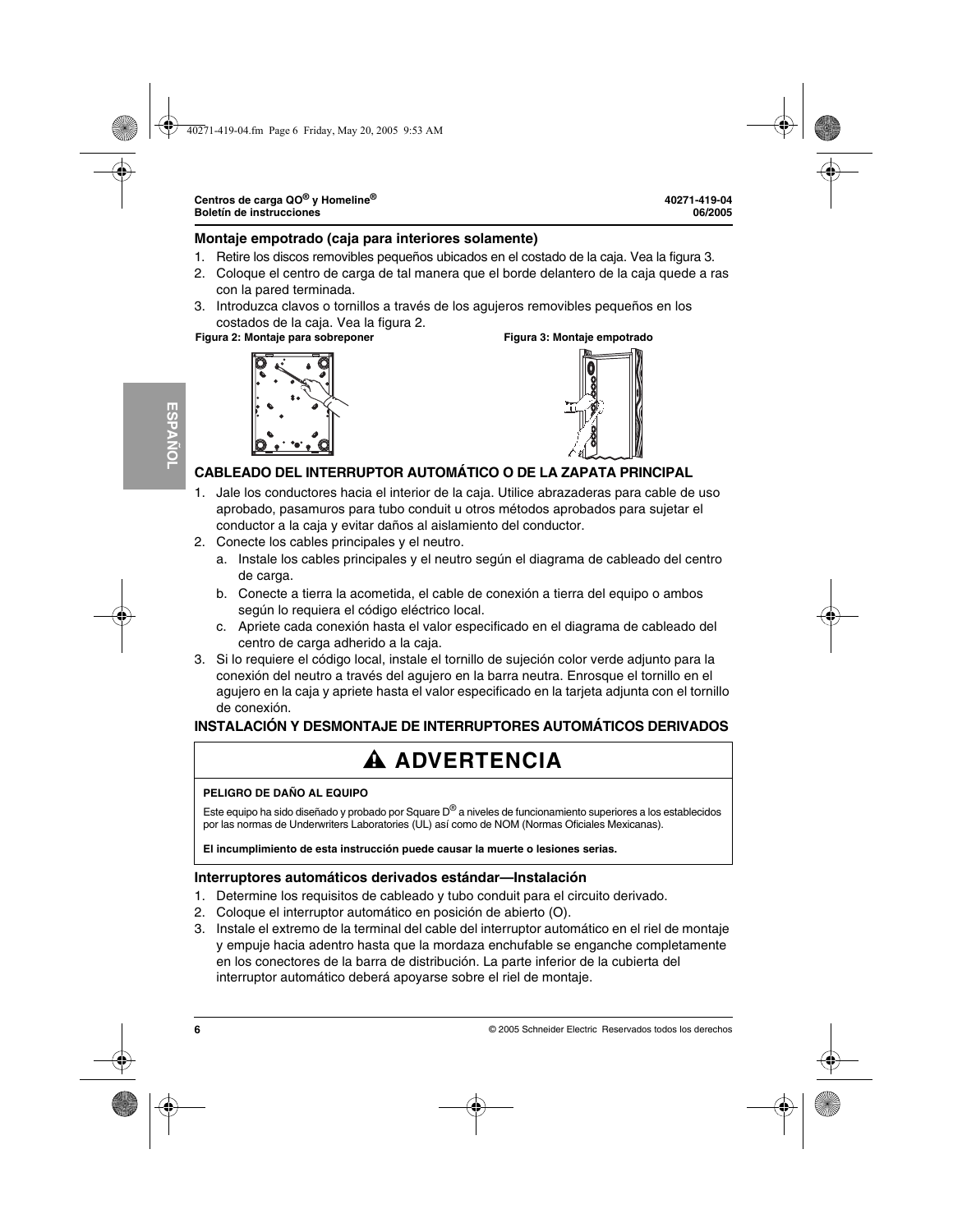- 4. Retire el aislamiento del conductor derivado según sea necesario. Instale el conductor derivado en la terminal de carga del interruptor automático derivado.
- 5. Apriete cada conexión del interruptor automático derivado hasta el valor especificado en el interruptor automático.
- 6. Apriete cada conexión del neutro y de tierra hasta el valor especificado en el diagrama de cableado del centro de carga adherido a la caja.

## **Desmontaje**

- 1. Coloque el interruptor automático en posición de abierto (O). Desconecte los cables.
- 2. Para desenganchar la mordaza enchufable del conector y del riel de montaje, jale el interruptor automático hacia afuera hasta que se desenganche del riel de montaje. Vea la figura 4 ó 5, según el tipo de interruptor automático.



## **Interruptores automáticos derivados en tándem—Instalación**

Instale los interruptores automáticos en tándem QOT y HOMT solamente en centros de carga monofásicos. Consulte el diagrama de cableado del centro de carga para conocer la ubicación de instalación.

- 1. Determine los requisitos de cableado y tubo conduit para el circuito derivado.
- 2. Coloque el interruptor automático en posición de abierto (O).
- 3. Sostenga el interruptor en tándem en un ángulo de 30° a 45°.
- 4. Instale el extremo de la terminal del cable del interruptor automático en el riel de montaje.
- 5. Gire el interruptor hacia adentro hasta que la mordaza enchufable encaje completamente en el conector de la barra de distribución. Mantenga apoyada sobre el riel de montaje la parte inferior de la cubierta del interruptor automático.
- 6. Retire el aislamiento del conductor derivado según sea necesario. Instale el conductor derivado en la terminal de carga del interruptor automático derivado.
- 7. Apriete cada conexión del interruptor automático derivado hasta el valor especificado en el interruptor.
- 8. Apriete cada conexión del neutro y de tierra hasta el valor especificado en el diagrama de cableado del centro de carga adherido a la caja.

## **Desmontaje**

- 1. Coloque el interruptor automático en posición de abierto (O). Desconecte los cables.
- 2. Para desconectar la mordaza enchufable del conector, jale el interruptor hacia afuera hasta que se desenganche del riel de montaje. Vea la figura 6 ó 7, según el tipo de interruptor automático.